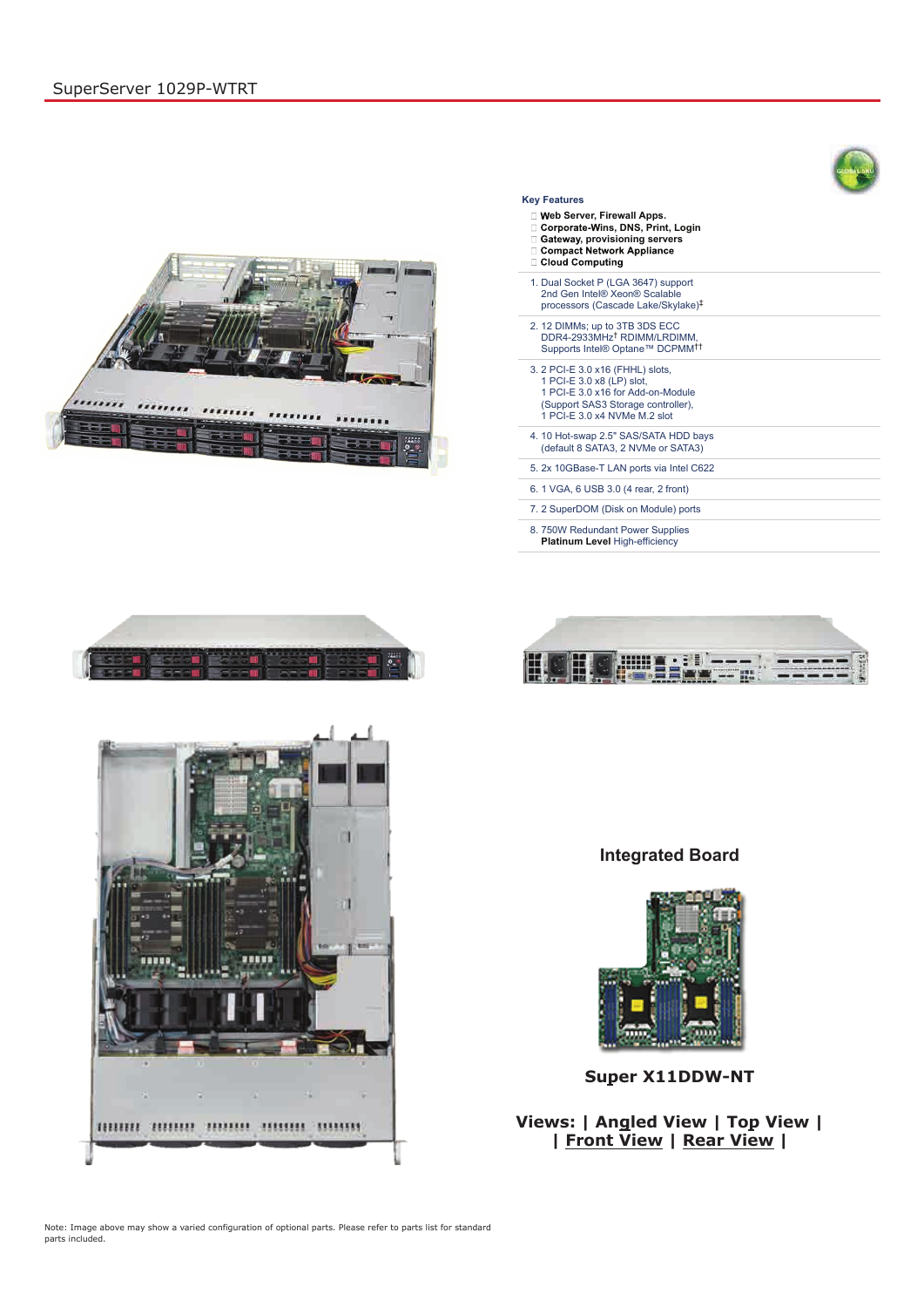## **Specifications**

| <b>Product SKUs</b>                        |                                                                                                                                                                                                    |  |  |  |
|--------------------------------------------|----------------------------------------------------------------------------------------------------------------------------------------------------------------------------------------------------|--|--|--|
| SYS-1029P-<br><b>WTRT</b>                  | SuperServer 1029P-WTRT (Black)                                                                                                                                                                     |  |  |  |
| <b>Motherboard</b>                         |                                                                                                                                                                                                    |  |  |  |
| <b>Super X11DDW-NT</b>                     |                                                                                                                                                                                                    |  |  |  |
|                                            |                                                                                                                                                                                                    |  |  |  |
| <b>Processor/Cache</b>                     |                                                                                                                                                                                                    |  |  |  |
| <b>CPU</b>                                 | Dual Socket P (LGA 3647)<br>2nd Gen Intel® Xeon® Scalable Processors and Intel®<br>Xeon® Scalable Processors <sup>‡</sup> .<br>Dual UPI up to 10.4GT/s<br>Support CPU TDP 70-165W*                 |  |  |  |
| Cores                                      | Up to 28 Cores                                                                                                                                                                                     |  |  |  |
| Note                                       | * Certain high frequency optimized CPUs within 165W TDP<br>are not supported, such as Intel Gold 6144, 6146, 6244 and<br>6246.                                                                     |  |  |  |
| <b>Note</b>                                | <sup>‡</sup> BIOS version 3.2 or above is required to support 2nd Gen<br>Intel® Xeon® Scalable processors (codenamed Cascade<br>Lake-R).                                                           |  |  |  |
|                                            | Extended thermal solutions may be required to support CPUs<br>higher than 165W TDP, please contact Supermicro Technical<br>Support for additional information.                                     |  |  |  |
|                                            |                                                                                                                                                                                                    |  |  |  |
| <b>System Memory</b><br>Memory<br>Capacity | 12 DIMM slots<br>Up to 3TB 3DS ECC DDR4-2933MHz <sup>†</sup> RDIMM/LRDIMM                                                                                                                          |  |  |  |
| <b>Memory Type</b>                         | ■ Supports Intel® Optane™ DCPMM <sup>††</sup><br>2933 <sup>†</sup> /2666/2400/2133MHz ECC DDR4 RDIMM/LRDIMM                                                                                        |  |  |  |
| Note                                       | <sup>†</sup> 2933MHz in two DIMMs per channel can be achieved by<br>using memory purchased from Supermicro<br><sup>11</sup> Cascade Lake only. Contact your Supermicro sales rep for<br>more info. |  |  |  |
|                                            |                                                                                                                                                                                                    |  |  |  |
| <b>On-Board Devices</b>                    |                                                                                                                                                                                                    |  |  |  |
| <b>Chipset</b>                             | $\blacksquare$ Intel® C622 chipset                                                                                                                                                                 |  |  |  |
| <b>SATA</b>                                | SATA3 (6Gbps); RAID 0, 1, 5, 10                                                                                                                                                                    |  |  |  |
| <b>Network</b><br><b>Controllers</b>       | Dual LAN with 10Gbase-T from C622                                                                                                                                                                  |  |  |  |
| <b>IPMI</b>                                | Support for Intelligent Platform Management Interface v.2.0<br>IPMI 2.0 with virtual media over LAN and KVM-over-LAN<br>support                                                                    |  |  |  |
| Video                                      | $\blacksquare$ ASPEED AST2500 BMC                                                                                                                                                                  |  |  |  |
|                                            |                                                                                                                                                                                                    |  |  |  |
| <b>Input / Output</b>                      |                                                                                                                                                                                                    |  |  |  |
| <b>SATA</b>                                | B SATA3 (6 Gbps) ports and 2 NVMe/SATA3 hybrid ports                                                                                                                                               |  |  |  |
| LAN                                        | 2 RJ45 10GBase-T ports<br>1 RJ45 Dedicated IPMI LAN port                                                                                                                                           |  |  |  |
| <b>USB</b>                                 | 6 USB 3.0 ports (4 rear, 2 front via header)                                                                                                                                                       |  |  |  |
| Video                                      | ■ 1 VGA port                                                                                                                                                                                       |  |  |  |
| <b>DOM</b>                                 | 2 SuperDOM (Disk on Module) ports                                                                                                                                                                  |  |  |  |
|                                            |                                                                                                                                                                                                    |  |  |  |
| <b>System BIOS</b>                         |                                                                                                                                                                                                    |  |  |  |
| <b>BIOS Type</b>                           | ■ AMI 32Mb SPI Flash ROM                                                                                                                                                                           |  |  |  |
|                                            |                                                                                                                                                                                                    |  |  |  |
| <b>Management</b>                          |                                                                                                                                                                                                    |  |  |  |
| <b>Software</b>                            | Intel® Node Manager<br><b>IPMI 2.0</b><br>KVM with dedicated LAN<br><u>_ SSM, SPM, SUM</u>                                                                                                         |  |  |  |

SuperDoctor® 5 Watch Dog

| ACPI / APM Power Management<br><b>Power</b><br><b>Configurations</b> |                                                                                                                       | Spec. | $10^{\circ}$ C ~ 35°C (50°F ~ 95°F)<br>Non-operating Temperature:<br>-40°C to 60°C (-40°F to 140°F) |
|----------------------------------------------------------------------|-----------------------------------------------------------------------------------------------------------------------|-------|-----------------------------------------------------------------------------------------------------|
| <b>PC Health Monitoring</b>                                          |                                                                                                                       |       | Operating Relative Humidity:<br>8% to 90% (non-condensing)<br>Non-operating Relative Humidity:      |
| <b>CPU</b>                                                           | Monitors for CPU Cores, Chipset Voltages, Memory.<br>4+1 Phase-switching voltage regulator                            |       | 5% to 95% (non-condensing)                                                                          |
| <b>FAN</b>                                                           | Fans with tachometer monitoring<br>■ Status monitor for speed control<br>• Pulse Width Modulated (PWM) fan connectors |       |                                                                                                     |
| Temperature                                                          | Monitoring for CPU and chassis environment<br>Thermal Control for fan connectors                                      |       |                                                                                                     |

| <b>Chassis</b>                                |                                                                                                                     |  |  |
|-----------------------------------------------|---------------------------------------------------------------------------------------------------------------------|--|--|
| <b>Form Factor</b>                            | . 1U Rackmount                                                                                                      |  |  |
| Model                                         | ∎ CSE-116AC2-R706WB2                                                                                                |  |  |
|                                               |                                                                                                                     |  |  |
| <b>Dimensions and Weight</b>                  |                                                                                                                     |  |  |
| Width                                         | 17.2" (437mm)                                                                                                       |  |  |
| Height                                        | $\blacksquare$ 1.7" (43mm)                                                                                          |  |  |
| Depth<br><b>Gross Weight</b>                  | $\blacksquare$ 23.5" (597mm)                                                                                        |  |  |
| <b>Available Colors</b>                       | ■ 46 lbs (20.9kg)<br>Blace                                                                                          |  |  |
|                                               |                                                                                                                     |  |  |
| <b>Front Panel</b>                            |                                                                                                                     |  |  |
| <b>Buttons</b>                                | <b>Power On/Off button</b>                                                                                          |  |  |
|                                               | UID button                                                                                                          |  |  |
| <b>LEDs</b>                                   | ■ Power status LED                                                                                                  |  |  |
|                                               | - HDD activity LED<br>Network activity LEDs                                                                         |  |  |
|                                               | Universal Information (UID) LED                                                                                     |  |  |
|                                               |                                                                                                                     |  |  |
| <b>Expansion Slots</b>                        |                                                                                                                     |  |  |
| <b>PCI-Express</b>                            | $2$ PCI-E 3.0 x16 (FHHL) slots<br>1 PCI-E 3.0 x8 (LP) slot                                                          |  |  |
|                                               | 1 PCI-E 3.0 x16 for Add-on-Module (AOM)                                                                             |  |  |
|                                               | $\blacksquare$ 1 PCI-E 3.0 x4 NVMe M.2 slot                                                                         |  |  |
|                                               | (Both CPUs need to be installed for full access to PCI-E<br>slots and onboard controllers. See manual block diagram |  |  |
|                                               | and AOC Support for details.)                                                                                       |  |  |
|                                               |                                                                                                                     |  |  |
| <b>Drive Bays</b>                             |                                                                                                                     |  |  |
| Hot-swap                                      | B SATA3 (6Gbps) ports and 2 NVMe/SATA3 hybrid ports<br>(connected to onboard storage controller)                    |  |  |
|                                               |                                                                                                                     |  |  |
| <b>Backplane</b>                              |                                                                                                                     |  |  |
| SAS/SATA HDD Backplane                        |                                                                                                                     |  |  |
|                                               |                                                                                                                     |  |  |
| <b>System Cooling</b>                         |                                                                                                                     |  |  |
| Fans                                          | 4 Counter-rotating 4cm PWM fans, 2 fans for AOC cooling                                                             |  |  |
|                                               |                                                                                                                     |  |  |
| <b>AC/DC240V Input Redundant Power Supply</b> |                                                                                                                     |  |  |
| 700W/750W Redundant Power Supplies with PMBus |                                                                                                                     |  |  |
| <b>Total Output</b><br>Power                  | $-700W/750W$                                                                                                        |  |  |
| <b>Dimension</b>                              | $54.5 \times 40.25 \times 320$ mm                                                                                   |  |  |
| $(W \times H \times L)$                       |                                                                                                                     |  |  |
| Input                                         | ■ 100 - 140Vac / 8 - 6A / 50-60Hz                                                                                   |  |  |
|                                               | $200 - 240$ Vac / 4.5 - 3.8A / 50-60Hz<br>200 - 240Vdc / 4.5 - 3.8A (CCC Only)                                      |  |  |
| +12V                                          | Max: 58A / Min: 0.5A (100 - 140Vac)                                                                                 |  |  |
|                                               | Max: 62A / Min: 0.5A (200 - 240Vac)<br>Max: 62A / Min: 0.5A (200 - 240Vdc)                                          |  |  |
|                                               | (CB/CCC Only)                                                                                                       |  |  |
| +5V sb                                        | Max: 3A/Min: 0A                                                                                                     |  |  |
| <b>Output Type</b>                            | Gold Finger Connector Mating with Molex 45984-4343                                                                  |  |  |
| <b>Certification</b>                          | <b>Platinum Certified</b>                                                                                           |  |  |
|                                               | [Test Report]                                                                                                       |  |  |
|                                               |                                                                                                                     |  |  |
| <b>Operating Environment</b>                  |                                                                                                                     |  |  |
|                                               |                                                                                                                     |  |  |
| <b>RoHS</b>                                   | RoHS Compliant                                                                                                      |  |  |

**Environmental**

Operating Temperature: